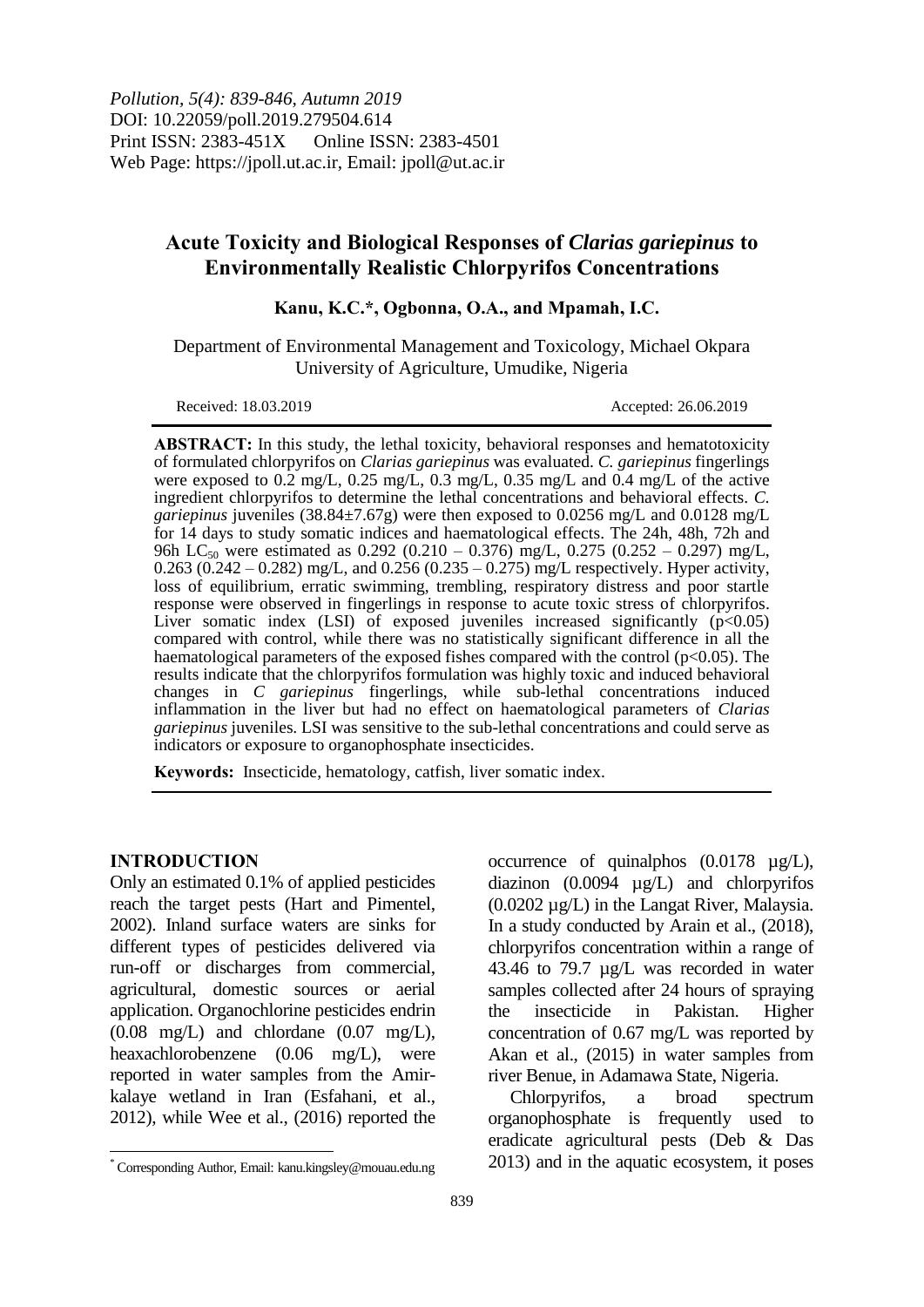serious threat to non-target organisms. In target organisms, chlorpyrifos affects the nervous system by inhibiting the breakdown of acetylcholine (ACh), a neurotransmitter primarily by binding to the enzyme acetylcholine esterase (AChE). Inactivation of this enzyme by chlopyrifos or its metabolites leads to ACh accumulation between neurons, hyperstimulation, disrupted neurotransmission and eventually death (Christensen et al., 2009; Čolović et al., 2013). Similar mechanism of toxic action occurs in non-target organisms including fish and mammals due to the presence of acetylcholine in different organs (Szabó et al. 1991; Christensen et al., 2009).

Fishes are highly susceptible to aquatic habitats contaminated with insecticides. Insecticide exposure often elicit cellular, physiological, behavioral, biochemical and morphological responses in fish (Heger et al., 1995; Deb & Das 2013; Hussain et al., 2015) depending on the pesticides mode of action, duration of exposure, water quality and fish species (Misha and Verma 2016). Chlorpyrifos induced toxicity via AChE and non-AChE associated mechanisms of neurotoxicity may lead to physiological anomalies including behavioral impairment and eventual death (Tilton et al., 2011). Fish cholinesterase serves as biomarker of exposure to organophosphate and carbamate insecticides and is often employed in the environmental monitoring of these classes of insecticide (Assis et al., 2011).

Aquatic pesticide pollution is exacerbated by unwholesome practices among farmers like use of wrong nozzles or enlarging the nozzles to increase the discharge rate, application of pesticides close to the raining season, and disposal of left over pesticides in water bodies (Asogwa, 2009). All this increase the risk of pesticide toxicity to aquatic organisms. Thus, the study aimed to assess the toxicity of commercial chlorpyrifos formulation using *Clarias gariepinus,* an ecologically and economically important fish species. We evaluated the

behavioural, morphological and hematological responses of the fish species to environmentally relevant concentrations of the pesticide formulation.

# **MATERIALS AND METHODS**

Chlorpyrifos- O, O-diethyl O-3, 5, 6 trichloropyridin-2-yl phosphorothioate  $(C_9H_{11}Cl_3NO_3)$  is a crystalline cholinesterase inhibitor used to control cockroaches, fleas, mites, ticks and termites. The formulated product used in the study was Rocket® 20% EC, containing 200 g/L chlorpyrifos as active ingredient. The product was manufactured by Shanxixian Nong Biological Services Co Ltd., China

*Clarias gariepinus* fingerlings and juveniles were purchased from a fish farm in Umuahia, Abia State, Nigeria and transferred to the laboratory where they were acclimated to laboratory condition for at least one week prior to the commencement of the experiments. The fishes were kept in a plastic aquarium containing borehole water. All the fishes were fed with commercially available fish feeds daily and excess feed and feces was siphoned daily. After the acclimation period, the fishes were randomly transferred into the plastic aquaria for the acute and sub-lethal toxicity tests.

Stock solution of 0.2 g/L was prepared by making up one ml (1 ml) of the pesticide to 1000 ml using borehole water. The concentrations used for the definite toxicity test was informed by the range finding test. Nominal test concentrations of 0.2 mg/L, 0.25 mg/L, 0.3 mg/L, 0.35 mg/L and 0.4 mg/l were prepared. The test concentrations were calculated from the percentage of active ingredients of the commercial formulation. Ten (10) fingerlings were exposed to each concentration in duplicates in a 3 liter plastic aquaria containing 1 liter test solution. The fishes were exposed for 96 hours and mortalities were recorded at 24, 48, 72 and 96 hours in other to estimate the corresponding lethal concentrations. Temperature, pH,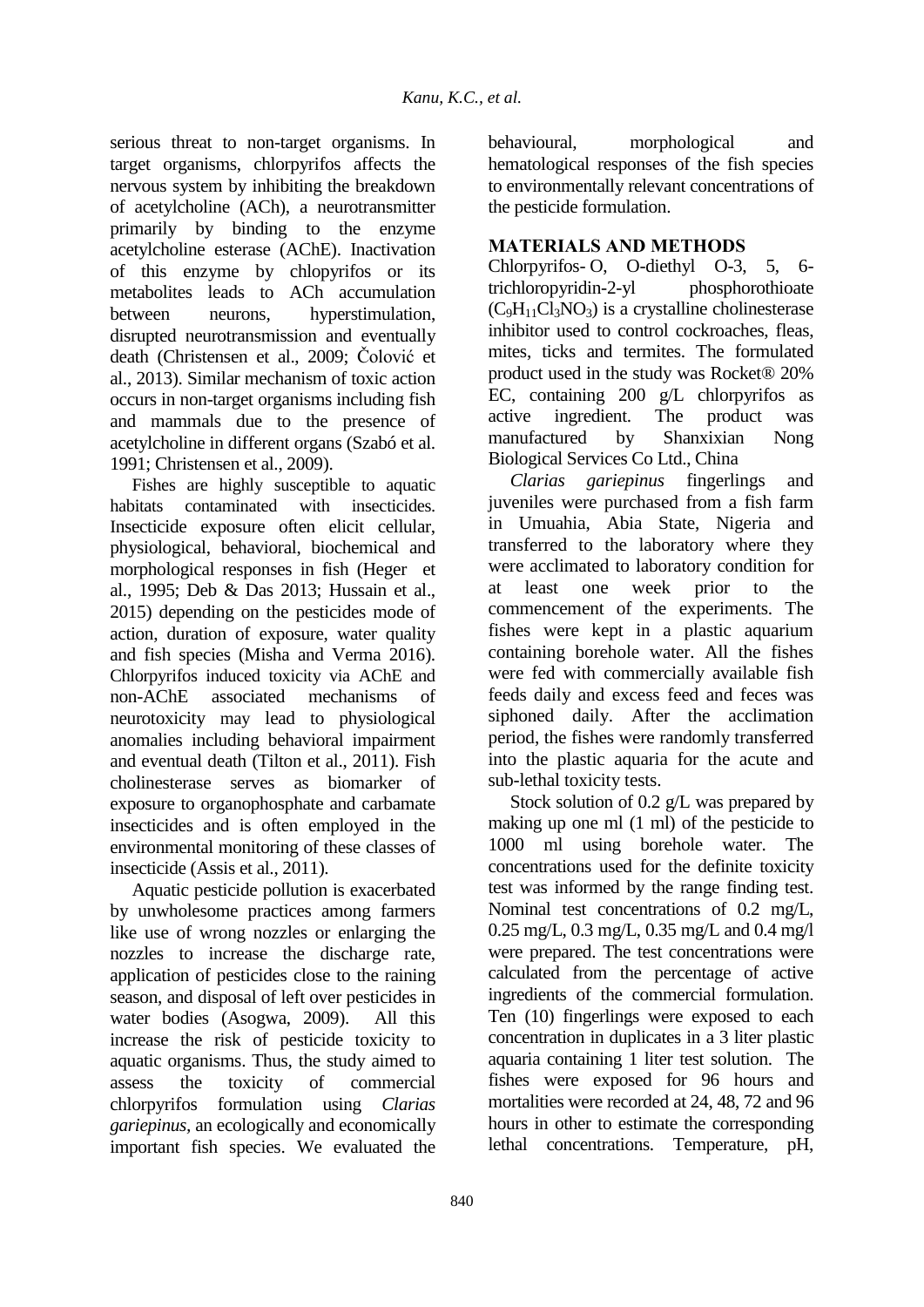dissolved oxygen, electrical conductivity, total dissolved solids of the test solution was monitored during the experiment using portable meters. Behavioral changes were observed and recorded during the experiments as well as the number of fishes exhibiting the behavioral changes.

Using a semi static toxicity test procedure, five juvenile *C. gariepinus* were randomly distributed to 3 experimental groups comprising 1 control and 2 test groups in a complete randomized design. Fishes in the test groups were exposed to test solutions containing 0.0256 mg/L  $(1/10<sup>th</sup>$  of 96h LC<sub>50</sub>) and  $0.0128$  mg/L  $(1/20<sup>th</sup>$  of 96h LC<sub>50</sub>) chlorpyrifos respectively. The test solutions were renewed every 48 hrs. At the end of 14 days, three samples were randomly selected to assess fish biometrics, while blood was collected for haematological analysis.

Body and organ weight were measured using a weighing balance. Standard length and total length were measured using a meter rule. Somatic indices including liver somatic index (LSI), and gill somatic index (GSI) were calculated as the ratio of organ weight to body weight  $\times$  100.

Blood samples were collected from the fish into an EDTA bottle and analyzed within 4 hours of collection. Haematogical parameters – RBC, PCV, Hb and WBC were analyzed using Mindray BC-2300 Hematology Analyzer, India following standard procedures outlined by the manufacturer. The analyzer utilizes electrical impedance method for cell counting and cyanide free method for hemoglobin and calculates the red blood cell indices automatically from red blood cell count, Hb and PCV.

Lethal concentrations were estimated using probit analysis. The mean values of the weight of the organs and hematological indices of the exposed fishes was compared with control group using one way ANOVA (analysis of variance) while turkeys test poc hoc test was used to obtain the specific significant differences among the different groups. All analysis were performed with SPSS (statistical package of social sciences) version 22.

## **RESULTS AND DISCUSSION**

The current study investigated the lethal and sub-lethal toxicity of a commercial chlorpyrifos formulation on the African catfish *Clarias gariepinus*.

Water quality properties of the test solutions are presented in Table 1. The physicochemical parameters assessed during static acute and sub-lethal toxicity test of formulated chlorpyrifos revealed significant variations in TDS, DO, and EC in the test solutions compared to the control while temperature and pH were relatively constant.

Table 2 shows the mortality pattern of exposed fishes. After 96hrs of exposure, less mortality occurred at 0.2 mg/L, partial mortality at 0.25 mg/L, 0.3 mg/L and 0.35 mg/L and total mortality at 0.4 mg/L of the test solution. 90%, 45%, 25%, 15% of the test organism survived following exposure to 0.2 mg/L, 0.25 mg/L, 0.3 mg/L and 0.35 mg/L respectively.

| <b>Test</b>                        | Con.<br>(mg/l) | pH              | Temp.<br>$({}^oC)$ | <b>TDS</b><br>(ppm)           | $\bm{DO}$<br>(mg/l)    | EC<br>$(\mu$ cm/s $)$      |
|------------------------------------|----------------|-----------------|--------------------|-------------------------------|------------------------|----------------------------|
|                                    |                |                 |                    |                               |                        |                            |
|                                    | Control        | $7.1 \pm 0.14$  | $26.5 \pm 0.71$    | $16.5 + 2.12^a$               | $5.7 \pm 0.28^{ab}$    | $33.0 + 4.24$ <sup>a</sup> |
|                                    | 0.2            | $7.15 \pm 0.07$ | $26.0 \pm 0.00$    | $25.5 \pm 7.71^{\circ}$       | $4.35 \pm 0.10^{bc}$   | $36.0 \pm 0.00^a$          |
| Acute<br>toxicity test<br>solution | 0.25           | $7.15 \pm 0.07$ | $26.0+0.00$        | $88.0 \pm 14.14^{bc}$         | $4.5 \pm 0.70^{\circ}$ | $176.0 \pm 28.28^b$        |
|                                    | 0.3            | $7.1 \pm 0.00$  | $26.0 \pm 0.00$    | $65.0 \pm 5.41^{\circ}$       | $4.9 \pm 1.41^{ab}$    | $131.0 \pm 4.24^b$         |
|                                    | 0.35           | $7.15 \pm 0.07$ | $26.0 \pm 0.00$    | $90.5 + 9.70^{\circ}$         | $4.6 \pm 0.35^{ab}$    | $172.5 \pm 14.84^b$        |
|                                    | 0.4            | $7.15 \pm 0.07$ | $26.0 \pm 0.00$    | $81.5 \pm 2.12$ <sup>bc</sup> | $4.8 \pm 0.10^c$       | $145.0 \pm 29.69^{\rm b}$  |
| Sub-lethal                         | 0.0256         | $7.2+0.11$      | $25.0 \pm 0.00$    | $91 \pm 6.65$                 | $5.1 \pm 0.96$         | $89+18.75$                 |
| toxicity test<br>Solution          | 0.0128         | $7.1 \pm 0.12$  | $25.0 \pm 0.00$    | $87+9.86$                     | $5.3 \pm 0.85$         | $97 \pm 11.45$             |

**Table 1. Physicochemical properties of test solutions** 

Parameters with different alphabets are significantly different (p<0.05)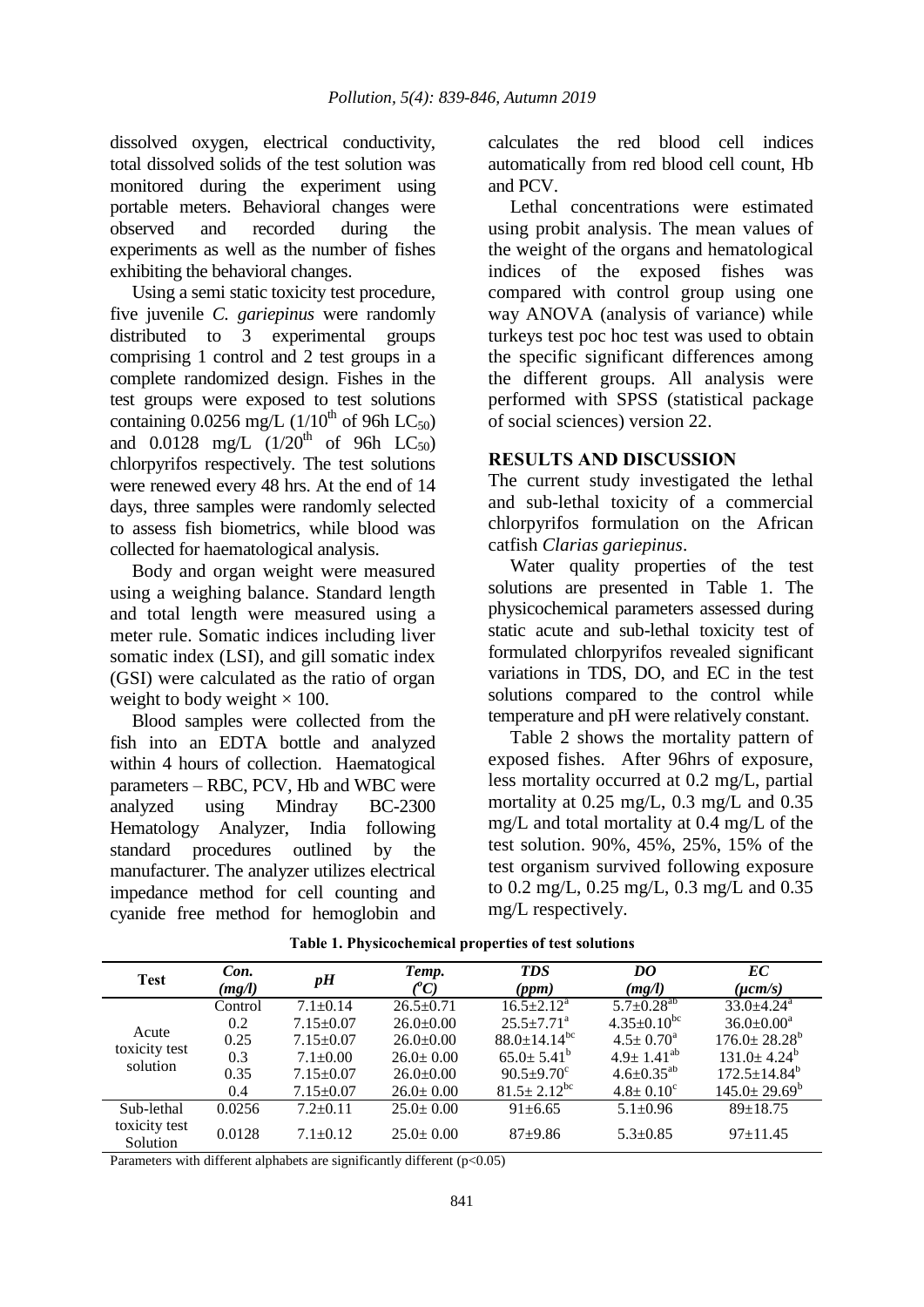|                                |                                | <b>Cumulative Mortality Count</b> |       |       | Survival $(\% )$ |       |       |       |       |
|--------------------------------|--------------------------------|-----------------------------------|-------|-------|------------------|-------|-------|-------|-------|
| <b>Concentration</b><br>(mg/L) | <b>Total</b><br><b>Exposed</b> | 24hrs                             | 48hrs | 72hrs | 96hrs            | 24hrs | 48hrs | 72hrs | 96hrs |
| 0.2                            | 20                             |                                   |       |       | ∍                | 100   | 95    | 90    | 90    |
| 0.25                           | 20                             | Q                                 | 10    | 10    |                  | 55    | 50    | 50    | 45    |
| 0.3                            | 20                             | 11                                | 12    | 13    | 15               | 45    | 40    | 35    | 25    |
| 0.35                           | 20                             | 13                                | 15    | 17    | 17               | 35    | 25    | 15    | 15    |
| 0.4                            | 20                             | 18                                | 19    | 20    | 20               | 10    |       |       |       |
| Control                        | 20                             |                                   |       |       |                  | 100   | 100   | 100   | 100   |

**Table 2. Mortality rate and percentage Survival of** *Clarias gariepinus* **fingerlings** 

|           | $LCx$ (95% fiducial confidence interval) |                   |                   |                   |  |  |
|-----------|------------------------------------------|-------------------|-------------------|-------------------|--|--|
| $LC_{x}$  | 24 <sub>h</sub>                          | 48 h              | 72 h              | 96 h              |  |  |
| $LC_{10}$ | 0.207                                    | 0.197             | 0.195             | 0.191             |  |  |
|           | $(0.042 - 0.255)$                        | $(0.157 - 0.222)$ | $(0.160 - 0.218)$ | $(0.156 - 0.213)$ |  |  |
| $LC_{20}$ | 0.233                                    | 0.221             | 0.216             | 0.211             |  |  |
|           | $(0.077 - 0.278)$                        | $(0.186 - 0.243)$ | $(0.186 - 0.236)$ | $(0.181 - 0.231)$ |  |  |
| $LC_{30}$ | 0.253                                    | 0.240             | 0.233             | 0.227             |  |  |
|           | $(0.116 - 0.300)$                        | $(0.210 - 0.261)$ | $(0.206 - 0.252)$ | $(0.20 - 0.246)$  |  |  |
| $LC_{40}$ | 0.273                                    | 0.258             | 0.248             | 0.242             |  |  |
|           | $(0.162 - 0.329)$                        | $(0.232 - 0.278)$ | $(0.224 - 0.226)$ | $(0.218 - 0.260)$ |  |  |
| $LC_{50}$ | 0.292                                    | 0.275             | 0.263             | 0.256             |  |  |
|           | $(0.210 - 0.376)$                        | $(0.252 - 0.297)$ | $(0.242 - 0.282)$ | $(0.235 - 0.275)$ |  |  |
| $LC_{60}$ | 0.312                                    | 0.294             | 0.279             | 0.271             |  |  |
|           | $(0.251 - 0.466)$                        | $(0.272 - 0.320)$ | $(0.259 - 0.301)$ | $(0.252 - 0.292)$ |  |  |
| $LC_{70}$ | 0.336                                    | 0.316             | 0.297             | 0.289             |  |  |
|           | $(0.282 - 0.634)$                        | $(0.293 - 0.349)$ | $(0.277 - 0.324)$ | $(0.269 - 0.314)$ |  |  |
| $LC_{80}$ | 0.366                                    | 0.343             | 0.320             | 0.310             |  |  |
|           | $(0.308 - 0.952)$                        | $(0.316 - 0.391)$ | $(0.297 - 0.357)$ | $(0.289 - 0.345)$ |  |  |
| $LC_{90}$ | 0.412                                    | 0.385             | 0.354             | 0.343             |  |  |
|           | $(0.338 - 1.724)$                        | $(0.348 - 0.461)$ | $(0.325 - 0.411)$ | $(0.315 - 0.396)$ |  |  |
|           | 0.546                                    | 0.505             | 0.451             | 0.436             |  |  |
| $LC_{99}$ | $(0.404 - 7.350)$                        | $(0.431 - 0.694)$ | $(0.394 - 0.586)$ | $(0.382 - 0.561)$ |  |  |

**Table 3. Lethal concentrations of Chlorpyrifos** 

 $LC_x$  (Lethal concentration that kills  $x\%$  of the exposed fishes).

The lethal concentrations of the formulated chlorpyrifos is presented in Table 3. The 24h, 48h, 72h and 96h  $LC_{50}$ were estimated as 0.292 (0.210 – 0.376) mg/L, 0.275 (0.252 – 0.297) mg/L, 0.263  $(0.242 - 0.282)$  mg/L, and 0.256  $(0.235 -$ 0.275) mg/L respectively. The  $LC_{50}$ decreased as the exposure time increased.

Chemicals are classified on the basis of the  $LC_{50}$  as highly toxic if the  $LC_{50}$  is between 0.1 and 1mg/L, moderately toxic if the  $LC_{50}$  is between 1 to 10 mg/L and slight toxicity if the  $LC_{50}$  is in the range of 10-100 mg/L. The 24hr, 48hr, 72hr, and 96hr  $LC_{50}$ recorded in this study indicate that the formulated chlorpyrifos product (Rocket®) is highly toxic to *Clarias gariepinus*  fingerlings. However higher  $LC_{50}$  values,

1.66 mg/l, 1.30 mg/l, 1.03 mg/l and 0.86 mg/l corresponding to 24, 48, 72 and 96 hours of exposure were reported by Nwani et al., 2013 for *Clarias gariepinus* juveniles exposed to chlorpyrifos (Termifos®). Clearly the size (life stage) of the fishes used in both studies may account for the difference in the estimated lethal concentrations as fingerling stage is more sensitive to physical or chemical stressors than the later stages of development. Generally, differences in  $LC_{50}$  values of a toxicant depend on duration of exposure, specie type, life stage and physico-chemical factors (Magesh and Kumaraguru, 2006). The toxicity of the pesticide may also be influenced by other additives in the formulation (Pereira et al., 2009).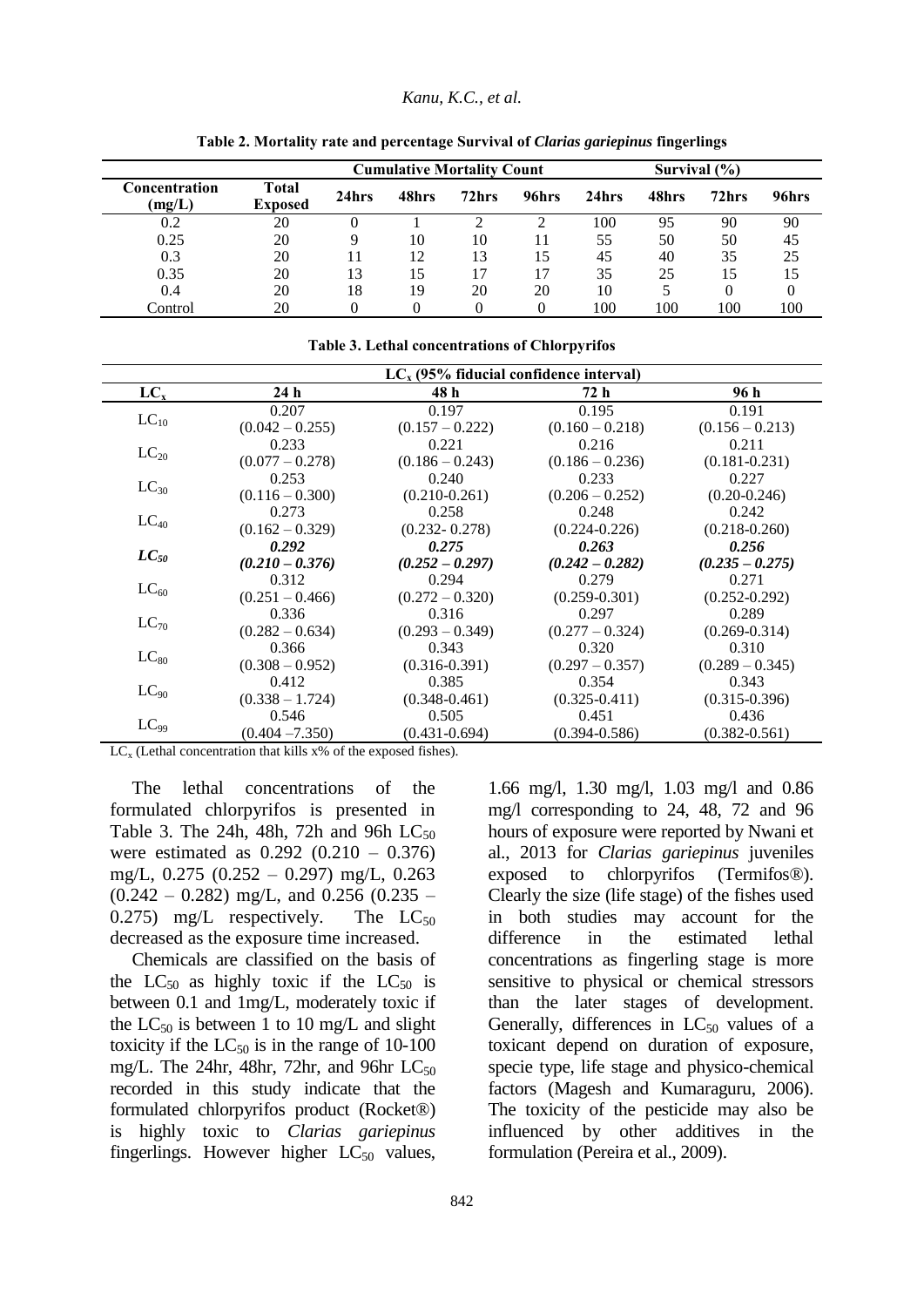

**Fig.1. Behavioral response of** *Clarias gariepinus* **to Chlorpyrifos** 

Disruption of an organisms biochemical and physiological process by toxicants often result in behavioral dysfunctions (Radhaiah et al., 1987), which when it occurs in fish could be a sensitive indicator of aquatic pollution (Xia et al., 2018). Behavioral dysfunctions in exposed organisms could be useful in differentiating the mode of action of toxicants (Drummond et al. 1986). The behavioral responses elicited by *Clarias gariepinus* shortly after exposure to chlorpyrifos are presented in figure 1. The behavioral alterations were observed within twenty four hours of exposure to the pesticide. Within 1 hour of exposure, erratic swimming (swimming in circles followed by sudden collapse), jerky movements and hyper activity were observed in fishes exposed to 0.35 mg/L and 0.4 mg/L. While

startle response was fast in the control and fishes exposed to 0.2 mg/L and 0.2.5 mg/L, it was virtually absent in fishes exposed to 0.4 mg/L. Surfacing (gasping for air) was also observed in fishes exposed to 0.4 mg/l. Behavioral dysfunctions observed in the current study may be attributed to the neurotoxicity of chlorpyrifos. Chlorpyrifos inhibits the breakdown of acetylcholine, a neurotransmitter which eventually builds up (Colović et al., 2013) and leads to behavioral dysfunctions before death occurs. Toxicant induced behavioral impairment interferes with ecologically relevant behaviors of fish such as predator avoidance, reproductive, and social interactions which are essential to wellbeing and survival of fishes in natural ecosystems (Scott and Sloman 2004).

**Table 4. Mean biometrics and somatic indices of** *Clarias gariepinus*

|                                 | <b>Treatment</b>            |                              |                               |  |  |
|---------------------------------|-----------------------------|------------------------------|-------------------------------|--|--|
| <b>Morphological parameters</b> | Control                     | $0.0128$ mg/L                | $0.0256$ mg/L                 |  |  |
| Body weight $(g)$               | $38.70 + 8.14^a$            | $38.48 \pm 6.20^a$           | $39.40 \pm 10.94^{\text{a}}$  |  |  |
| Standard length (cm)            | $17.77 \pm 0.75^{\text{a}}$ | $17.93 \pm 1.97^{\text{a}}$  | $17.74 \pm 0.72$ <sup>a</sup> |  |  |
| Total length (cm)               | $19.67.0.76^a$              | 19.93.2.27 <sup>a</sup>      | $19.88 \pm 0.78$ <sup>a</sup> |  |  |
| Weight of gill $(g)$            | $1.83 \pm 0.12^a$           | $1.77 \pm 0.28$ <sup>a</sup> | $1.88 \pm 0.59$ <sup>a</sup>  |  |  |
| Weight of liver $(g)$           | $0.17 \pm 0.06^{\text{a}}$  | $0.28 \pm 0.08^a$            | $0.32 \pm 0.11^a$             |  |  |
| Gill somatic index              | $4.30 \pm 0.61^a$           | $4.64 \pm 0.57$ <sup>a</sup> | $4.76 \pm 0.73$ <sup>a</sup>  |  |  |
| Liver somatic index             | $0.38 \pm 0.07^{\text{a}}$  | $0.73 \pm 0.22^b$            | $0.81 \pm 0.12^b$             |  |  |

Results indicate Mean ± standard deviation. Values of each parameters in the same row with different alphabets are significantly different (p<0.05)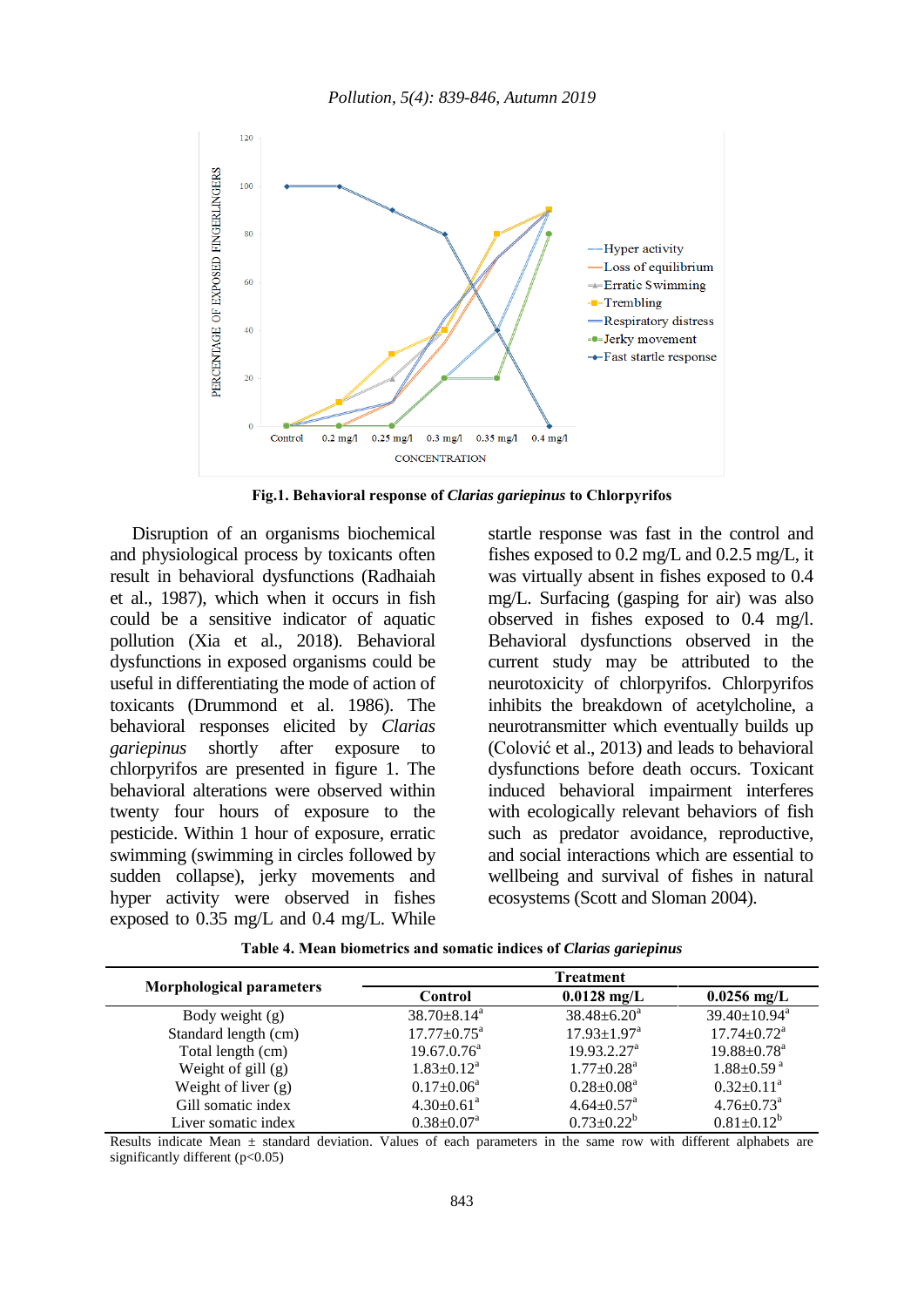|                               | <b>Treatment</b>              |                             |                              |  |  |  |
|-------------------------------|-------------------------------|-----------------------------|------------------------------|--|--|--|
| <b>Haematological indices</b> | Control                       | $0.0128$ mg/l               | $0.0256$ mg/l                |  |  |  |
| Hb(g/dl)                      | $7.5 \pm 0.71$ <sup>a</sup>   | $8.65 \pm 1.58^{\text{a}}$  | $8.35 \pm 1.48^a$            |  |  |  |
| $PCV$ (%)                     | $23 \pm 4.24$ <sup>a</sup>    | $28 \pm 1.63^{\circ}$       | $25.5 \pm 3.87$ <sup>a</sup> |  |  |  |
| $RBC \times 10^{12}$ /l       | $3.68 \pm 0.68^a$             | $4.48 \pm 0.26^a$           | $4.08 \pm 0.62^{\text{a}}$   |  |  |  |
| WBC $(\times 10^9\text{/})$   | $122.7 \pm 39.1^a$            | $141.8 \pm 13.29^a$         | $147 \pm 39.02^{\text{a}}$   |  |  |  |
| $MCV$ (fl)                    | $68.09 + 2.01^a$              | $66.66 \pm 1.15^a$          | $67.04 \pm 3.16^a$           |  |  |  |
| MCH(Pg)                       | $20.91 \pm 5.78$ <sup>a</sup> | $19.24 \pm 2.63^{\text{a}}$ | $20.63 \pm 3.81^a$           |  |  |  |
| MCHC (g/dl)                   | $33.46 \pm 9.25$ <sup>a</sup> | $30.79 + 4.2^a$             | $33.02 \pm 6.09^{\text{a}}$  |  |  |  |

**Table 5. Mean hematological indices of** *Clarias gariepinus*

Results indicate Mean  $\pm$  standard deviation of 4 fishes. Values of each parameters in the same row with different alphabets are significantly different  $(p<0.05)$ 

All the morphological parameters assessed in the exposed fishes were not significantly different from the control fishes except the liver somatic index of the exposed fishes. Liver somatic index increased by 92% and 113% in fishes exposed to 0.0128 mg/L and 0.0256 mg/L respectively compared with the control.

Morphological indices are useful tools in assessing the health conditions of fish. In our experiment, the liver somatic index of fishes exposed to 0.0128 mg/l and 0.0256 mg/l increased after 14 days. Increase in LSI is suggestive of liver enlargement due to increased metabolic activity and possibly hyperplasia ((Hoque et al., 1998). The liver is the main site for biotransformation of xenobiotics, and cytochrome P450 enzymes catalyze the metabolism of xenobiotics including pesticides into intermediates (Das and Gupta, 2013) to improve water solubility and facilitate excretion. LSI may thus be a useful indicator of exposure to insecticides in field conditions particularly when specie and age specific standard LSI values has being established for comparison.

Results of the haematological profile of the exposed fishes is presented in Table 5. There was no statistically significant difference in all the haematological parameters of the exposed fishes compared (p<0.05). Haematological analysis provide a useful and easy method to assess the toxicity of pesticides in fish (Groff and Zinkl 1999). The results of this study indicates that the haematological system of

*C gariepinus* (with wet weight of 38.84±7.67g) may have coped with the stress of exposure to 0.0128 mg/l and 0.0256 mg/l after 14 days even though there were slight increases in Hb, PCV, RBC and WBC count. This suggests that environmentally relevant pesticide concentrations may not be hazardous to matured fishes. In a similar study, no hematological effect was observed by Oropesa et al., (2009) in common carp exposed to 45 μg/l of simazine and by Ashade et al., (2011) in *C gariepinus* exposed to 0.0223ml/l of chlorpyrifos and 0.0184ml/l of DDVP for 14 days.

### **CONCLUSION**

The outcome of this study indicate that the commercial chlorpyrifos formulation was highly toxic to *C gariepinus* fingerlings. The liver somatic index of *C gariepinus*  juvenile was sensitive and may be useful indicator of exposure to environmentally realistic concentrations of chlopyrifos and other organophosphates with similar mechanism of action. Furthermore, short time exposure to low chlorpyrifos concentration neither affected the gill somatic index nor was it haematotoxic. Nevertheless, further studies assessing the effect of chronic exposure to pesticides at very low concentrations on the somatic index and hematology of fish is recommended to validate the use of LSI for biological monitoring and the risk of haematoxicity in fish in natural waters which are sink for pesticides.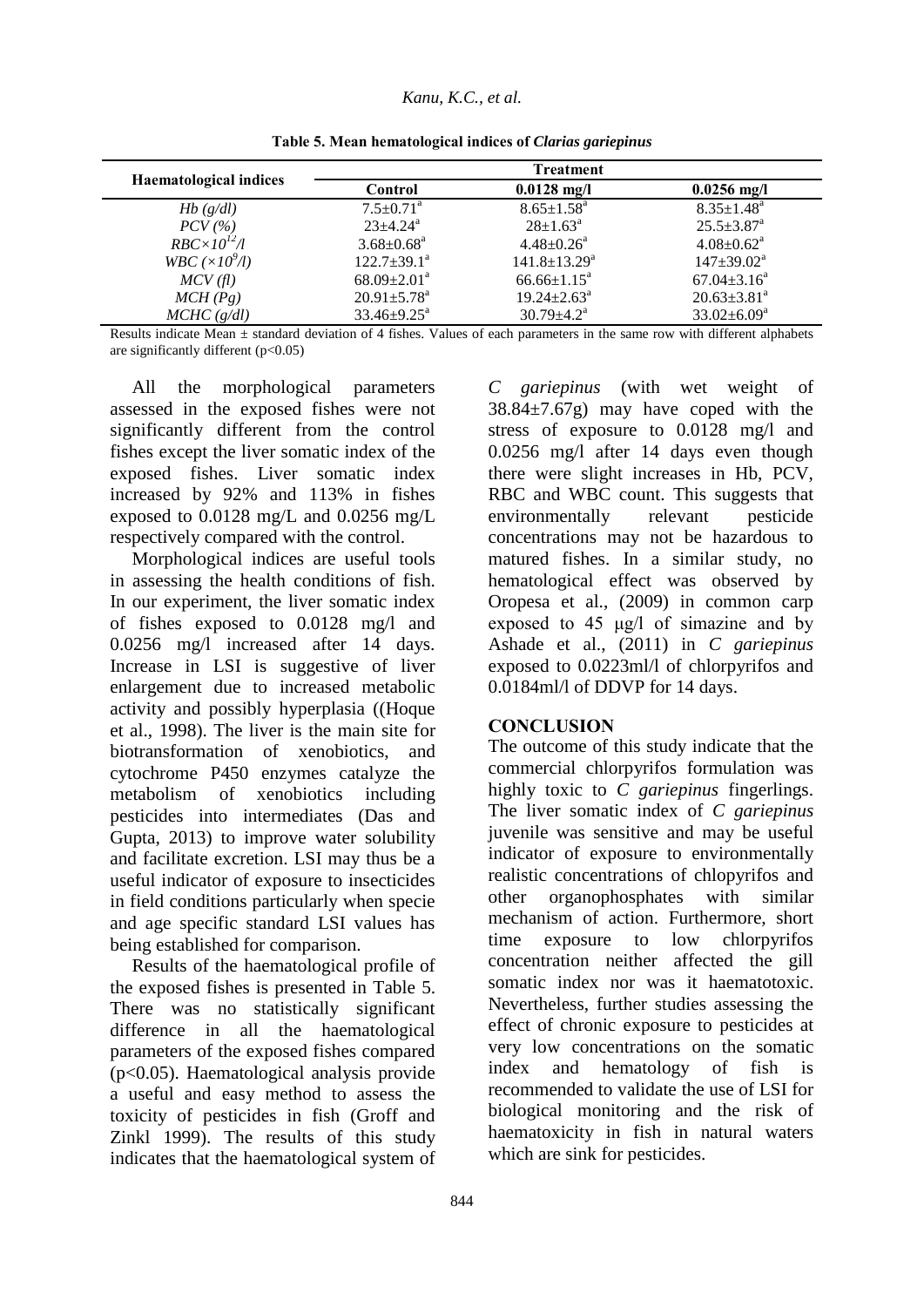#### **ACKNOWLEDGEMENTS**

The author wish to acknowledge the support of the HOD and technologist of the Department of Fisheries and Aquatic Resources for providing access wet laboratory and aquaria during the acclimation of the fishes.

#### **REFERENCES**

Akan, J.C., Battah, N., Waziri, M. and Mahmud, M.M. (2015). Organochlorine, Organophosphorus and Pyrethroid Pesticides Residues in Water and Sediment Samples from River Benue in Vinikilang, Yola, Adamawa State, Nigeria Using Gas Chromatography-Mass Spectrometry Equipped with Electron Capture Detector. *American Journal of Environmental Protection,* 3(5): 164-173. doi: 10.12691/env-3-5-2.

Arain M., Brohi K.M., Channa, A., Brohi, R.O.Z., Mushtaque, S., Kumar, K. and Sameeu, A. (2018). Analysis of Chlorpyrifos Pesticide Residues in Surface Water, Ground Water and Vegetables<br>through Gas Chromatography. Journal of through Gas Chromatography. *Journal of International Environmental Application & Science,*  13(3): 167-173

Ashade, O.O., Ashiru, A.W. and Obiri, C.M. (2011). The comparative study of the toxic effects of 2-3 diclorovinyl dimethyl phosphate (DDVP) and chlorpyrifos on the behaviour and haematology of african-(*Clarias gariepinus). International Journal of Science & Society Yabatech,* 1(1): 38-47. http://www.ijssyabatech.com/pdf/IJSS003.pdf

Asogwa, E.U. and Dongo L.N. (2009). Problems associated with pesticide usage and application in Nigerian cocoa production: *African Journal of Agricultural Research,* 4(8): 675-683. http://www.academicjournals.org/AJAR

Assis, C.R.D., Bezerra, R.S. and Carvalho Jr., L.B., (2011). Fish cholinesterases as biomarkers of organophosphorus and carbamate pesticides, in: Stoytcheva, M. (Eds.), Pesticides in Modern World – Book 5. Intech, Rijeka, Croatia.

Christensen, K.; Harper, B.; Luukinen, B.; Buhl, K. and Stone, D. (2009). *Chlorpyrifos Technical Fact Sheet*; National Pesticide Information Center, Oregon State University Extension Services. http://npic.orst.edu/factsheets/archive/chlo rptech.html. (accessed 15 June 2018).

Colović, M.B., Krstić, D.Z., Lazarević-Pašti, T.D., Bondžić, A.M. and Vasić, V.M. (2013) Acetylcholinesterase inhibitors: pharmacology and toxicology. Current neuropharmacology*,* 11(3):315- 35. doi:10.2174/1570159X11311030006.

Das, S. and Gupta, A. (2012). Effect of Malathion  $(EC_{50})$  on Gill Morphology of Indian Flying Barb, *Esomus danricus* (Hamilton-Buchanan). *World Journal of Fish and Marine Sciences.* 4: 626-628.

Deb, N. and Das, S. (2013). Chlorpyrifos Toxicity in Fish: A Review Current World Environment, 8(1): 77-84

Drummond, R.A., Russom, D.G. and David, L.D. (1986). Behavioural and morphological changes in Pathead minnow *Pimephles promelas* as diagnostic end point for screening chemicals according to mode of action. *Aquatic Toxicology*, 9: 415-434.

Esfahani, A.N, Hassani, A.H., Farshchi, P., Morowati, M., Moatar F. and Karbassi A. (2012). Assessment and Investigation on the Fate of Organochlorine Pesticides in Water and Sediments of International Amir-kalaye Wetland in North of Iran. *Bulletin of Environmental Contamination and Toxicology*. 88: 850. https://doi.org/10.1007/s00128-012-0557-3

Groff, J.M. and Zinkl, J.G., (1999). Hematology and clinical chemistry of cyprinid fish. Common carp and goldfish. *Veterinary Clinics of North America: Exotic Animal Practice*, 2:741–776.

Hart, K.A. and Pimentel, D. (2002) Environmental and economic costs of pesticide use, in: Pimentel D. (eds), Encyclopedia of Pest Management, Marcel Dekker: New York, pp. 237-239.

Heger, W., Jung, S.T., Martin, S. and Peter, H. (1995). Acute and prolonged toxicity to aquatic organism of new and existing chemicals and pesticides *Chemosphere*, 31: 2702-2726.

Hoque, M.T., Yusoff, F.M., Law, A.T. and Syed, M. A. (1998). Effect of Hydrogen Sulphide on Liver-Somatic Index and Fulton Factor in *Mystus nemurus*. *Journal of Fish Biology*, 52: 23-50.

Hussain, M.I., Kumar, B. and Ahmad, M. (2015). Acute Toxicity, Behavioral response and Biochemical composition of Blood of common carp, *Catla catla* (Hamilton) to an Organophosphate Insecticide, Dimethoate*. International Journal of Current Microbiology and Applied Sciences*, 4(5): 1189-1199

Jamal, H.M. and Abdul, R. (2014). Sub-lethal Effects of Diazinon on Hematological Indices and Blood Biochemical Parameters in Indian Carp, *Cirrhinus mrigala* (Hamilton). *Brazilian Archives of Biology and Technology*, 57(6): 947-953. http://dx.doi.org/10.1590/S1516-8913201402086.

Magesh, S. and Kumaraguru, A.K., (2006). Acute toxicity of endosulfan to milkfish, Chanos chanos, of the Southeast Coast of India. *Bulletin of Environmental Contamination and Toxicology*, 76: 622–628